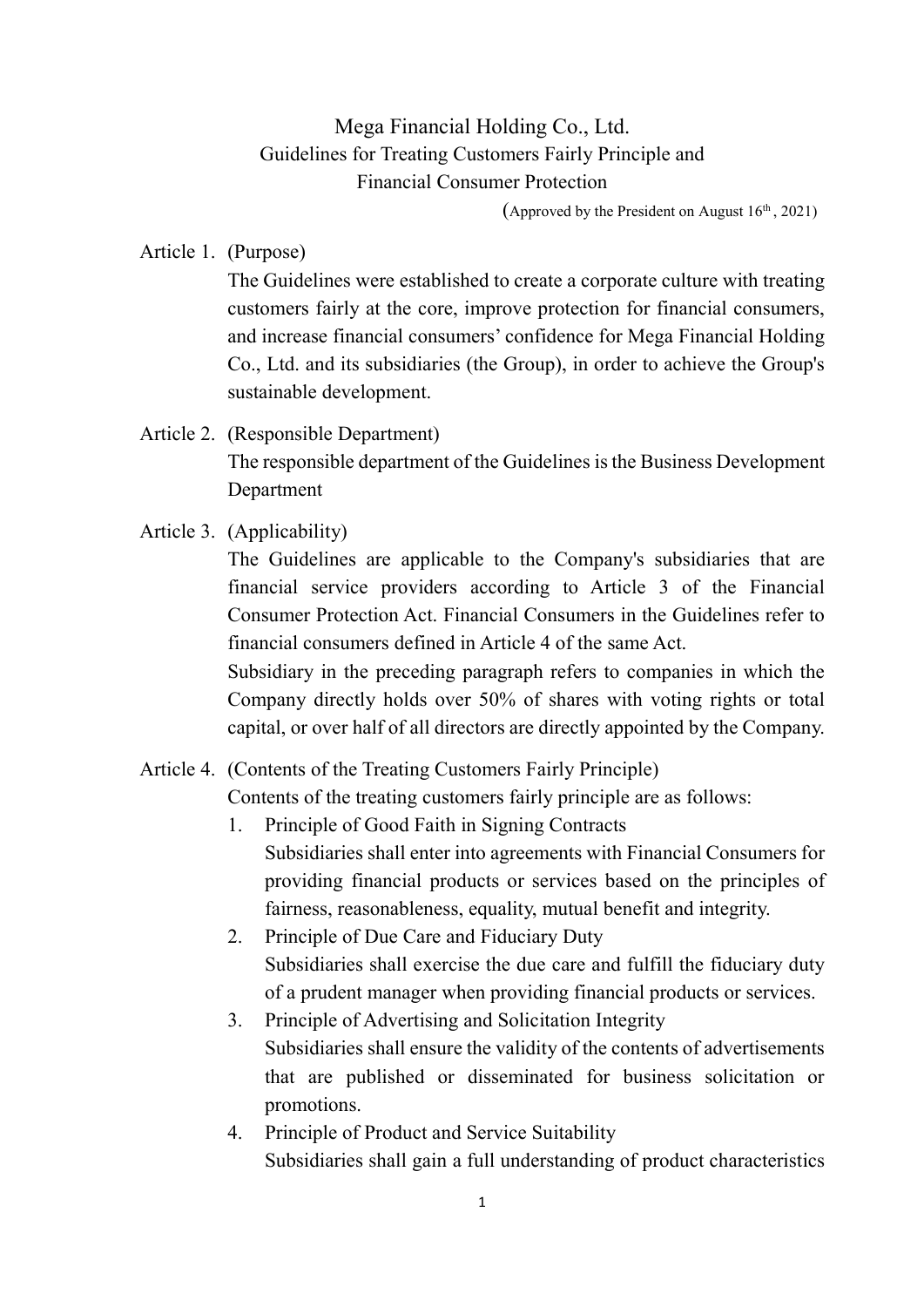and the Financial Consumers to ensure that the product or service is suitable for the Financial Consumer.

- 5. Principle of Information Disclosure Subsidiaries shall explain important contents and fully disclose risks of financial products or services using text or other methods that can be fully understood by Financial Consumers.
- 6. Principle for Selling Complex High-Risk Instruments Unless the transaction is conducted via an automated channel not at a service counter or the Financial Consumer disagrees, audio or video of explanations and disclosure of risks related to complex high-risk products must be recorded.
- 7. Principle of Equitable Remuneration and Performance The remuneration system for sales personnel may not use the attainment of sales goals as the sole criterion, and must also consider the balance with Financial Consumers' rights and interests and the risks resulting from financial products or services.
- 8. Principle of Grievance Mechanism and Protection A consumer dispute resolution system must be established along with grievance handling procedures and grievance channels.
- 9. Principle of Sales Personnel Professionalism Personnel providing financial products or services must have qualifications required by applicable laws and regulations.
- Article 5. (Principle of Good Faith in Signing Contracts)

Subsidiaries shall sign contracts with Financial Consumers for providing financial products or services based on the principle of good faith, and must specify related agreements in the contract. Any ambiguities conveyed by the terms of agreements shall be interpreted in the way that reflects the best interests of Financial Consumers.

Article 6. (Due Care and Fiduciary Duty)

Subsidiaries shall exercise the due care of a prudent manager when providing financial products or services, and, unless otherwise stipulated by the law, shall pay attention to the following matters:

- 1. Data confidentiality: Unless otherwise stipulated by the law, subsidiaries shall maintain the confidentiality of consumers' basic information, transaction data, and other relevant data.
- 2. Data processing and use: Subsidiaries shall ensure the correct transmission, processing, and use of data, and may not use consumers'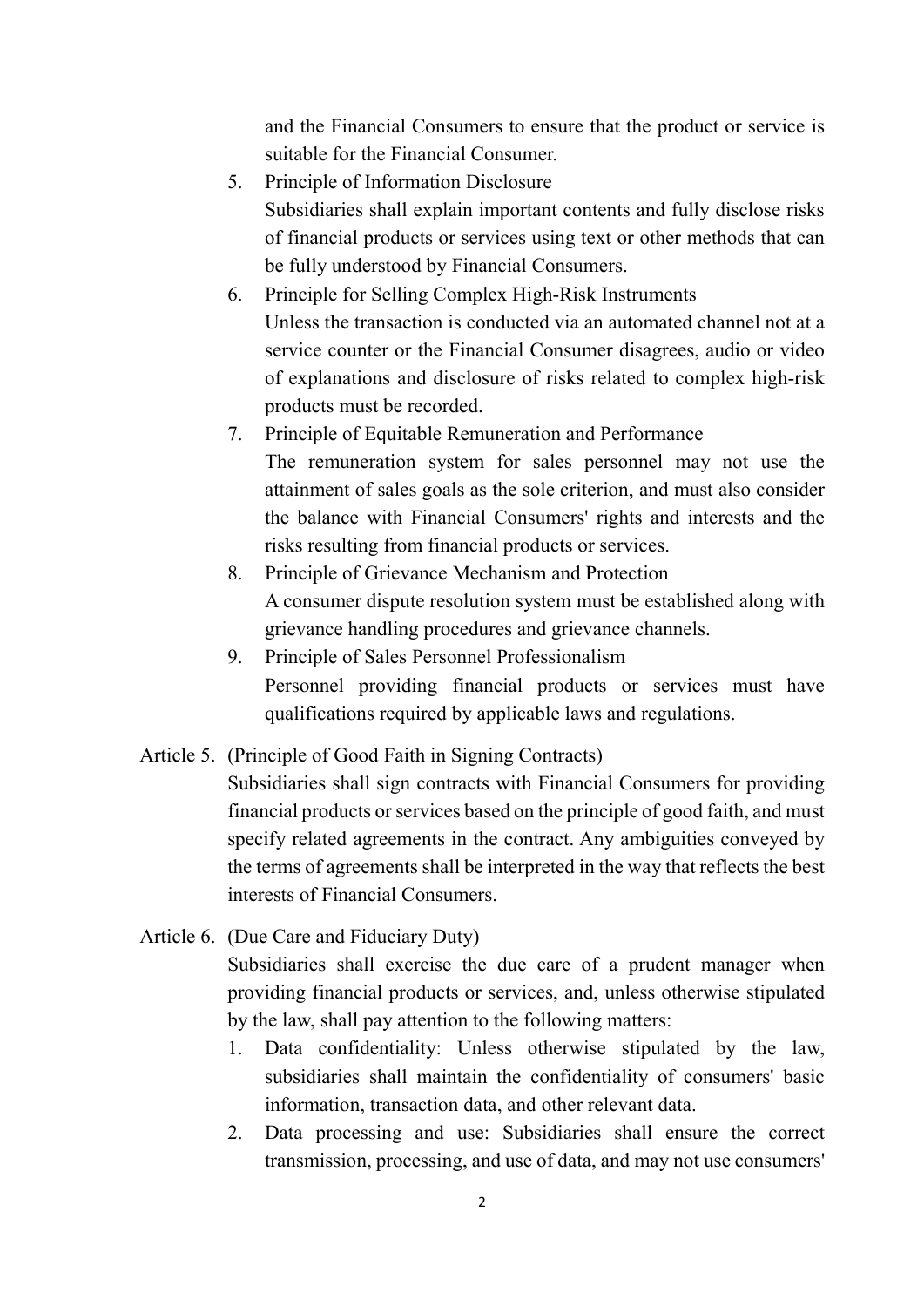data for marketing for a third party.

3. Data retention: Subsidiaries shall ensure the authenticity and integrity of transaction records and related data that are retained, and retain the data according to applicable laws and regulations.

Where the financial products or services provided by a subsidiary involves a trust or mandate, the fiduciary duty shall be exercised as required by the applicable laws or contracts.

Article 7. (Principle of Advertising and Solicitation Integrity)

Subsidiaries are prohibited from hiding the truth or disseminating false, fraudulent or misleading materials when publishing or disseminating advertisements for business solicitation or promotions, and shall also ensure the validity of the contents of advertisements. The duty of subsidiaries to consumers may not be lower than the contents of the advertisements or the data or descriptions provided to consumers during business solicitation or promotions.

The advertisement, business solicitation, and promotion method, contents, and other matters requiring compliance in the preceding paragraph shall be in accordance with the "Regulations on the Advertisement, Solicitation, and Business Promotion Activities of Financial Service Industry" and selfregulations. Subsidiaries shall also establish related regulations.

Subsidiaries may not promote specific financial products or services in any finance education.

Subsidiaries must immediately cease the use of personal information for marketing purposes once the information owner has explicitly refused to participate in the marketing program.

Article 8. (Principle of Product and Service Suitability)

Subsidiaries shall gain a full understanding of the Financial Consumer's information to make sure the product is suitable for the Financial Consumer before entering a financial product or service agreement with the Financial Consumer.

Financial Consumer related data that subsidiaries must gain a full understanding of, matters taken into consideration when determining suitability, and other matters requiring compliance in the preceding paragraph shall be in accordance with the Regulations Governing Financial Services Enterprises to Ensure Financial Products or Services being Suitable to Financial Consumers and self-regulations. Subsidiaries shall also establish related regulations.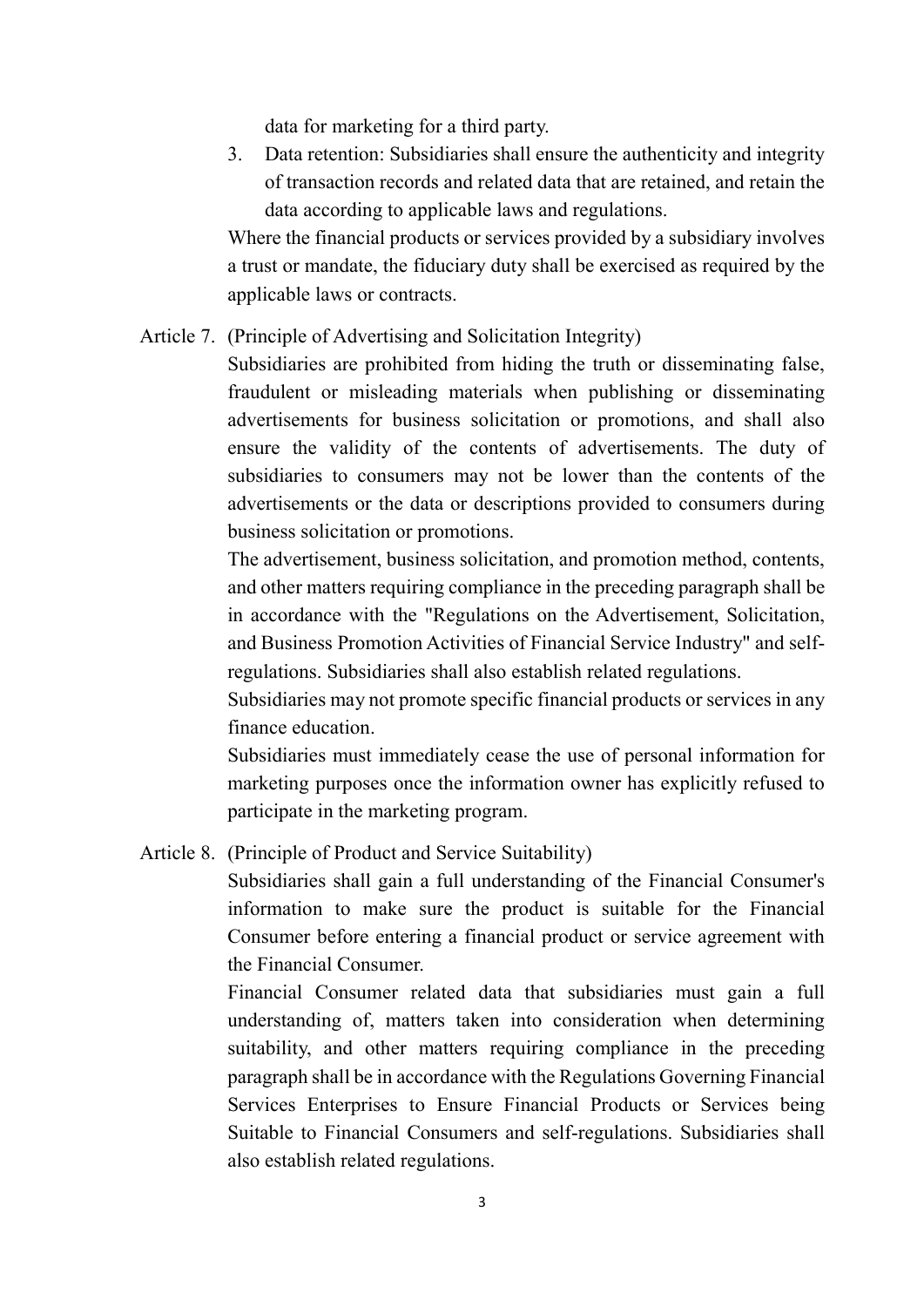Subsidiaries shall retain records of Financial Consumer attribute evaluations in Paragraph 1, and may not provide financial products or services that exceed the level they are suitable for or are limited to professional customers.

Article 9. (Principle of Information Disclosure)

Subsidiaries shall fully disclose important contents and risks of the financial product, service and contract before entering into an agreement with a Financial Consumer for providing a financial product or service.

The Financial Consumer shall be fully informed of his/her rights concerning the protection of personal data in the collection, processing and use of personal data in the preceding paragraph, and the possible disadvantages of not agreeing to the terms and conditions. When conducting loan business, subsidiaries shall carefully consider the credit criteria such as the borrower, the purpose, the source of repayment, the protection for its claim, and the perspective. It shall not decline to provide a loan to a Financial Consumer solely on the grounds that the Financial Consumer has refused to authorize it to submit a query about his or her credit information to an enterprise that conducts inter-institutional credit information services.

The explanations and disclosures that the financial services enterprise provides to the Financial Consumer, as mentioned in Paragraph 1, shall be in text or use another method that is fully understandable to the Financial Consumer; the content thereof shall include, without limitation, aspects of material significance to the interests of the Financial Consumer, such as transaction costs, and possible gains and risks, and records shall be retained. Audio or video shall be recorded if it is required by the law.

Article 10.(Principle for Selling Complex High-Risk Products)

Subsidiaries must report complex and high-risk products to the Board of Directors or Board of Managing Directors for approval before their initial offering.

Types of complex high-risk instruments in the preceding paragraph shall be according to regulations of the competent authority.

Subsidiaries shall provide explanations and disclosures, which must be recorded in audio or video, when providing complex high-risk products to consumers, unless it is an automatic channel transaction or the Financial Consumer disagrees. Audio and video recordings shall be retained during the duration of the product plus three months, Also, it shall be retained for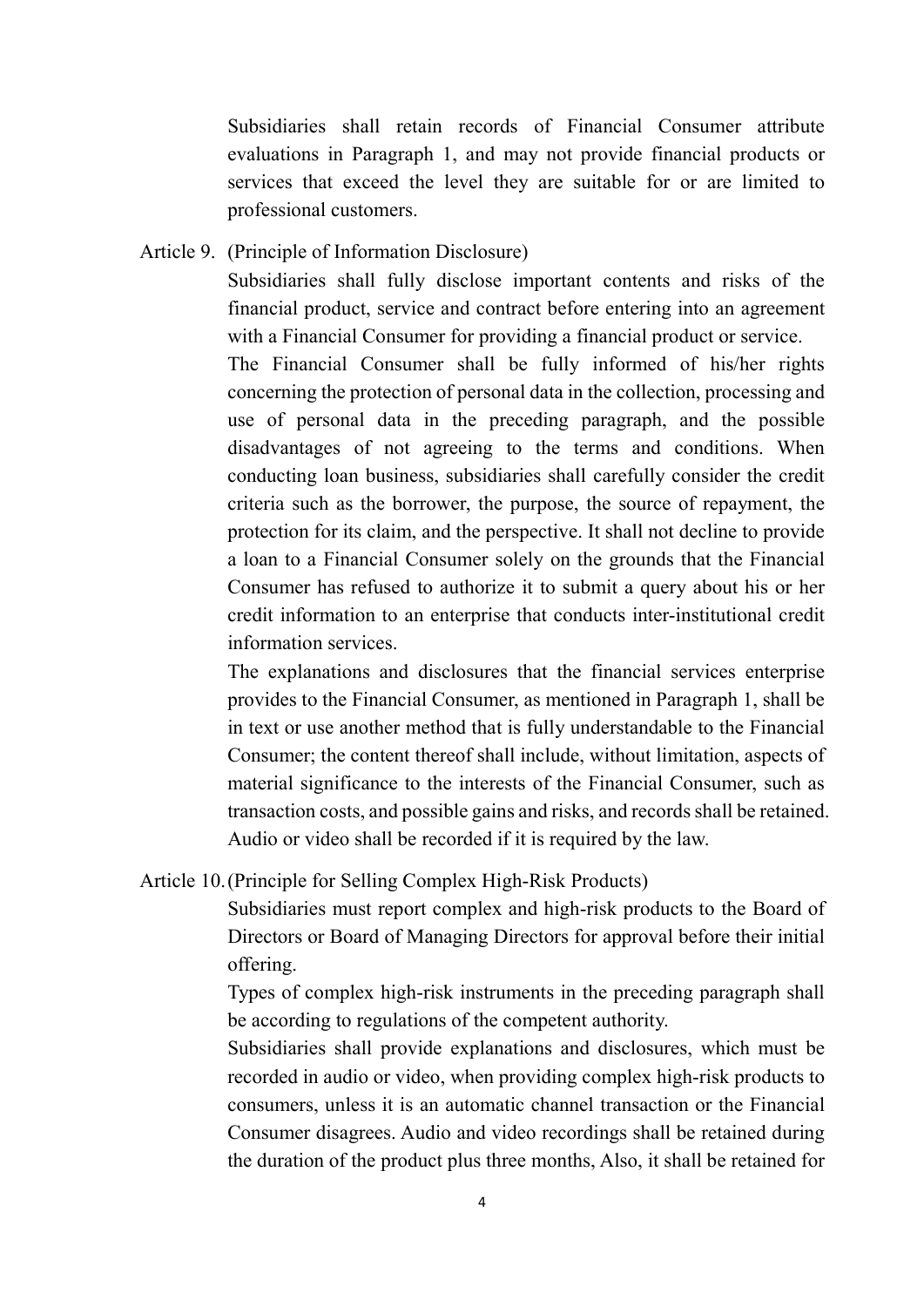a minimum of five years if the duration of the product is less than 5 years. However, in the event of the dispute with Financial Consumer, the recordings shall be retained until the dispute is resolved.

Automatic channel transaction in the preceding paragraph refers to electronic transactions retained by subsidiaries in electronic equipment and relevant process of the transaction has been explained and disclosed to Financial Consumers.

If the consumer does not agree to audio or video recording in Paragraph 3, the consumer must express it in writing and sign and affix his/her seal. The document must be retained for the period specified in Paragraph 3.

Article 11.(Principle of Equitable Remuneration and Performance)

Subsidiaries shall establish a remuneration system for sales personnel, which must comply with principles established by the industry association and be submitted to the Board of Directors for approval.

The rights and interests of customers and potential risks of financial products or services to the financial service industry or customers shall be considered for the remuneration system in the preceding paragraph. The subsidiary may not confine its criteria to the achievement of business performance goals for financial products or services.

Article 12.(Principle of Grievance Mechanism and Protection)

Subsidiaries shall establish a customer grievance and dispute resolution system (including SOP), which shall at least include the scope of consumer disputes, organization, methods for accepting complaints, processing procedures, processing timeliness, progress inquiry, follow-up audit, training, and regular reviews. The system must be reported to the Board of Directors for approval.

Subsidiaries shall handle customer disputes related to products or services within the time limit prescribed in the Financial Consumer Protection Act, in order to improve customer satisfaction.

Article 13.(Principle of Sales Personnel Professionalism)

Sales personnel of subsidiaries that are responsible for selling financial products or providing financial services must obtain certifications and complete training in accordance with applicable laws and regulations. Unqualified employees are not allowed to hold the position.

Article 14.(Regulatory Compliance)

Subsidiaries shall comply with the Consumer Protection Act and related